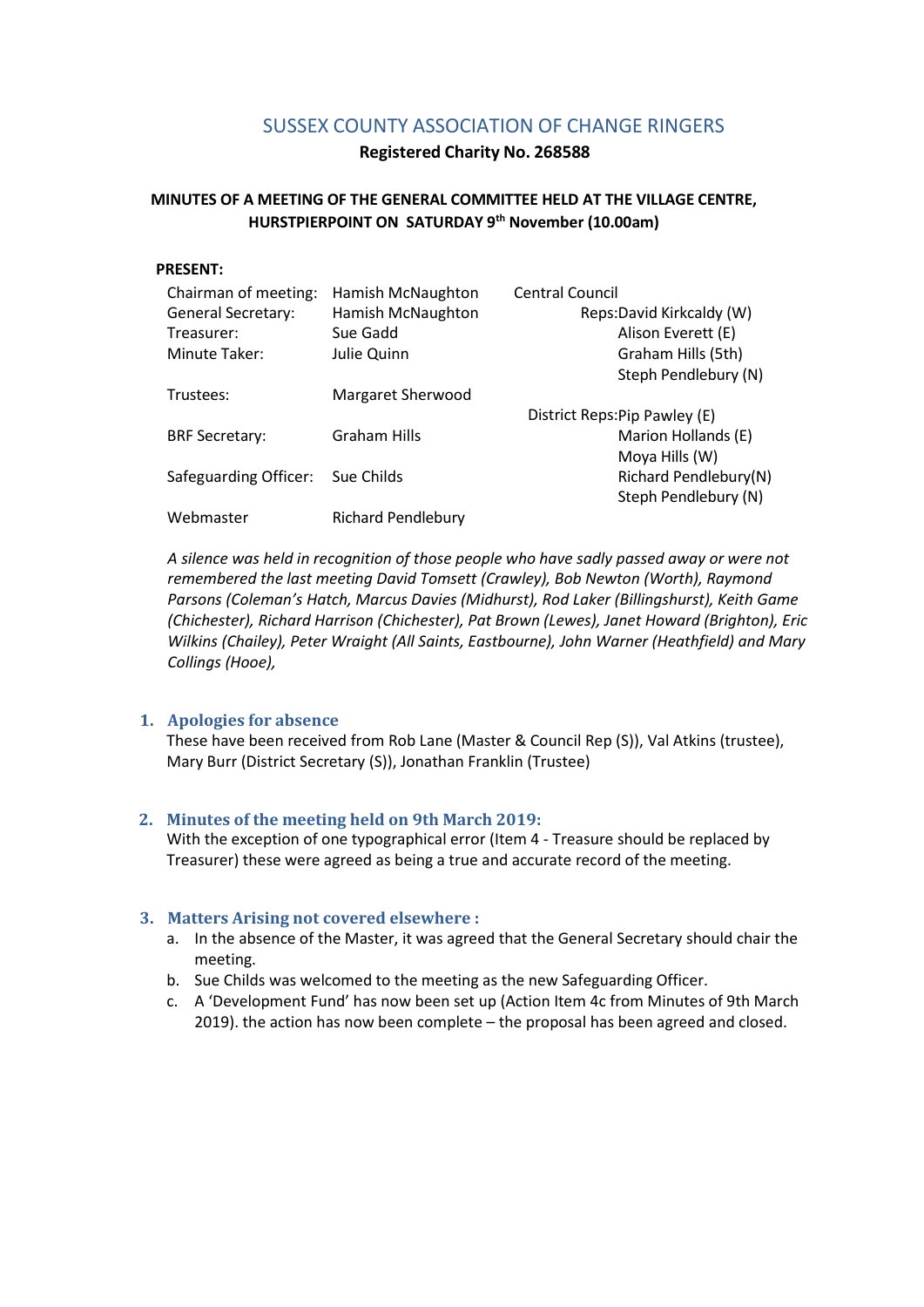#### **4. Financial Statement (including BRF)**

It was noted that the last Finance Committee was not quorate and therefore any decisions need to be ratified.

It was requested that any expenses are submitted by end of 2019 although it would be appreciated if they could be submitted ASAP; this is to allow them to be paid prior to the end of year.

#### *a. Issues raised from the Report*

The financial report was circulated; in summary, all funds are operating with a surplus. It was noted that the report was prior to the ringing courses so the expenditure has been taken into account however figures for income are incomplete.

There was a discussion regarding the Association funding courses and / or sponsoring of individuals to attend courses. It was agreed that, in principle the association would fund external courses, run in Sussex, which are aimed at training individuals to develop others eg. ART, bell maintenance courses etc. (for avoidance of doubt, this does not include courses run by the association).

**ACTION: Training Team to progress proposal.**

*b. Insurance*

Following an action from the 2019 AGM, an alternative insurance quotation has been sought from Ecclesiastical Insurance. Unfortunately, they have declined to quote; this is due to the Associations not having a Risk Assessment Policy. It was agreed that the scope of the risk assessment should ONLY be for activities organized by SCACR (the policy should included a statement specifically stating that each tower is responsible for having their own risk assessment). There are a number of example policies from other associations which may be useful. It was suggested that the draft should be developed by end February.

> **ACTION: MH to forward example policies from other associations. ACTION: SC Agreed to develop a draft Risk Assessment Policy.**

The age profile of members was shared with the meeting; this is required for insurance purposes.

#### *c. Charitable Status*

The Finance Committee has provisionally agreed that we should NOT claim Gift Aid on subscriptions (NOTE: Gift Aid is claimed on donations).

A draft of 'Activities of the Association and its Members' (which includes the benefits of membership) was distributed for review. The intention is to distribute the document with annual subscription renewal forms and to publish on the website.

**ACTION: SG to send letter of thank you to Ian Gardner for his involvement**

# **PIP PAWLEY WAS THANKED FOR HIS HELP & INVOLVEMENT IN CLARIFYING THE POSITION OF GIFT AID**

**SUE GADD WAS THANKED FOR HER ONGOING TREASURER ACTIVITIES**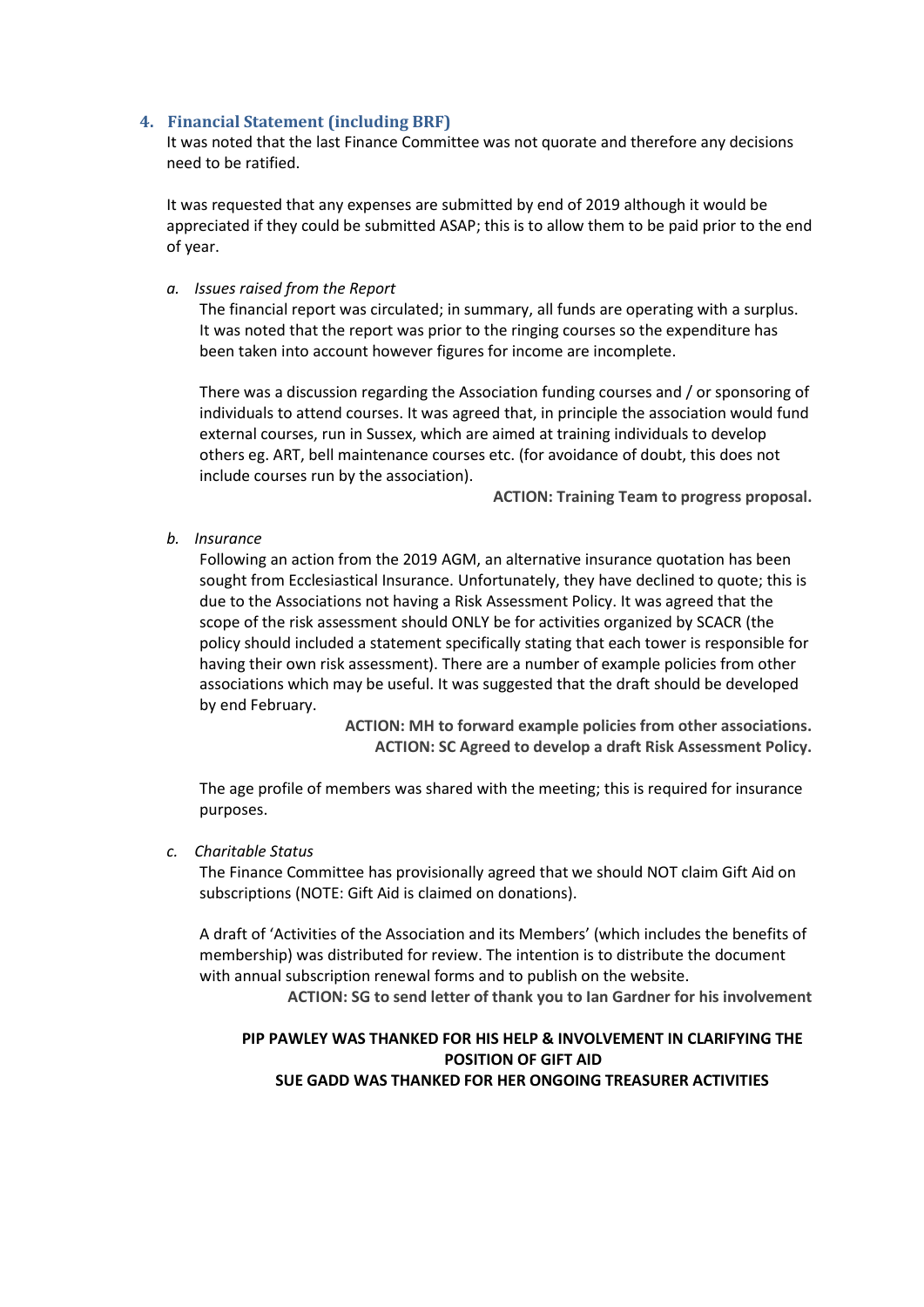## **5. Updates**

- a. *BRF -* Work at both Lindfield and Angmering is now complete and grants have been paid. Work at Findon is ongoing (with construction of new head-stocks). Piddinghoe and Portslade have also made new application for grants. There was some discussion regarding suggesting and / or mandating installation of sound control however it was not considered to be practical at this time.
- b. *Safeguarding -* Central Council have published new 'job descriptions' on its website (which include tower captain and safeguarding officer), it was agreed that these would be distributed to tower correspondents via email. In particular it should be highlighted that it is the responsibility of the tower captain to ensure that, not only their own safeguarding policy is in place but also to ensure the safeguarding policy for visitors to the tower.

**ACTION: RP TO SEND EMAIL TEMPLATE TO SC**

- c. *Administration -* Nothing received
- *d. Communications & Events* 
	- i. Website We have now moved to a new web service provider which provide better speed but with similar costs.

More (quality) content is required to ensure that the website is up-to-date and interesting and everyone was encouraged to provide updates on events. The number of people who are 'unsubscribing' to communications is increasing; it was agreed that a communications policy is required to help streamline communications including quantity of correspondence, timing of sending of correspondence, which communications channels should be used (eg. Website, email, district newsletters, etc.). This should include determining what and how communications from Central Council should be distributed.

**ACTION: HMcN TO DEVELOP DRAFT GUIDELINE FOR CORRESPONDENCE ACTION: CC REPS TO DETERMINE POLICY FOR DISTRIBUTION OF CC INFO ACTION : ALL PROVIDE CONTENT FOR WEBSITE**

- ii. Soundbow Next edition is at the printers; there was a request that the options for payment are outlined to ensure that everyone is aware. **ACTION: DK TO PRODUCE A COMMUNICATION**
- e. *District -* There will be a full report issued at the next meeting, there was no urgent items that require attention prior to this time.
- f. *Central Council -* There will be a full report issued at the next meeting, there were no urgent items that require attention prior to this time.

#### **6. Succession of Officers and Team Leaders**

Two officers are imminently stepping down these are Publicity Officer and Southern District Representative.

- a. *Publicity Officer* It was agreed that the role should be split:
	- i. 'outward facing' communications eg. Diocese, social media etc. would remain with the current Publicity Officer role
	- ii. "internal facing' communications eg. Quarterly report to Soudbow etc. would transfer to the existing Secretary role.

AE has agreed to remain in post and HMcN has agreed to take on the additional